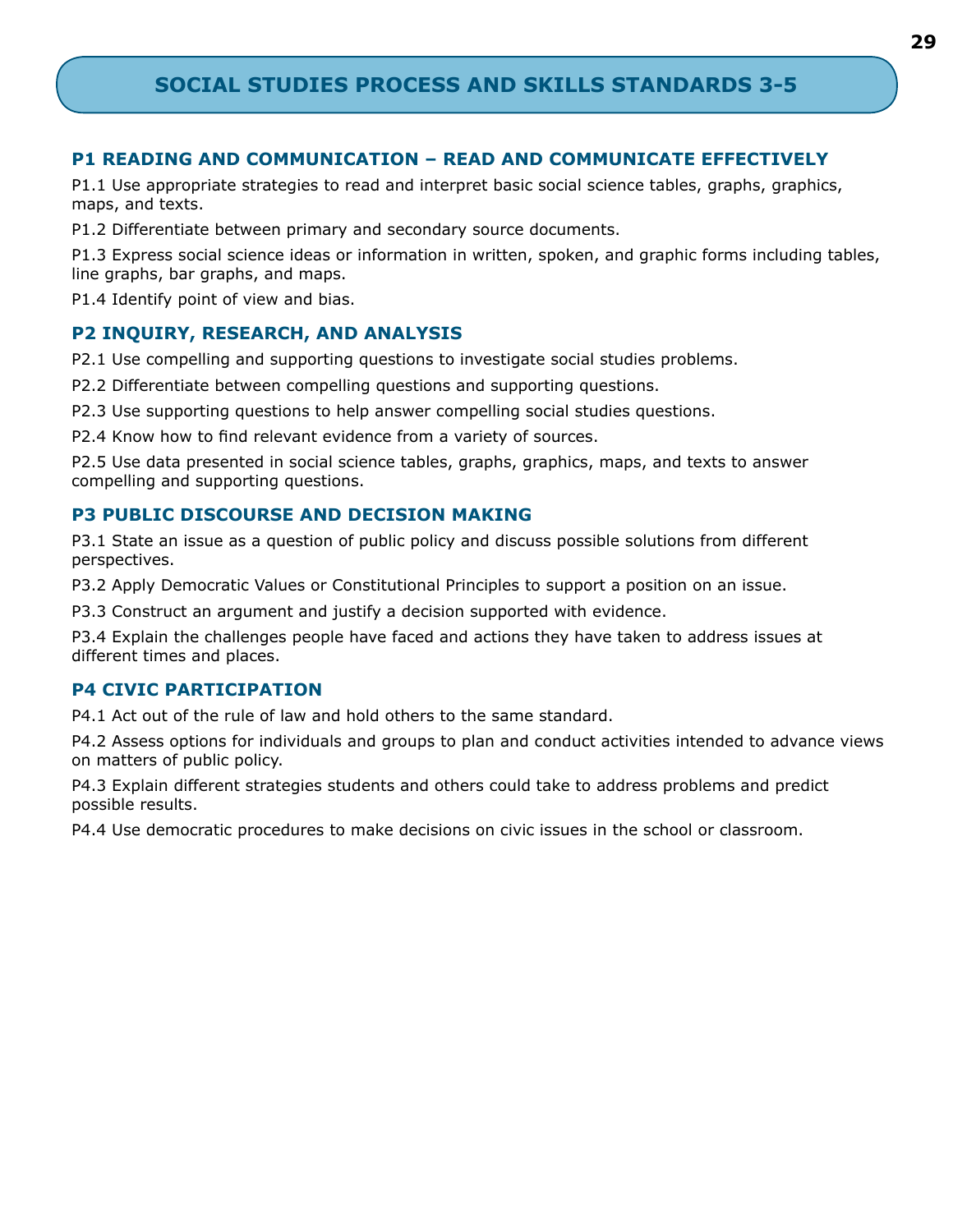# **SOCIAL STUDIES PROCESS AND SKILLS STANDARDS: GRADES 6-8**

#### **P1 READING AND COMMUNICATION – READ AND COMMUNICATE EFFECTIVELY**

P1.1 Use appropriate strategies to read and interpret basic social science tables, graphs, graphics, maps, and texts.

P1.2 Interpret primary and secondary source documents for point of view, context, bias, and frame of reference or perspective.

P1.3 Express social science ideas clearly in written, spoken, and graphic forms, including tables, line graphs, bar graphs, pie charts, maps, and images.

P1.4 Present an argument supported with evidence.

#### **P2 INQUIRY, RESEARCH, AND ANALYSIS**

P2.1 Use compelling and supporting questions to investigate social scientific problems.

P2.2 Evaluate data presented in social science tables, graphs, graphics, maps, and texts.

P2.3 Know how to find, organize, and interpret information from a variety of sources.

P2.4 Use resources in multiple forms and from multiple perspectives to analyze issues.

#### **P3 PUBLIC DISCOURSE AND DECISION MAKING**

P3.1 Clearly state an issue as a question of public policy, gather and interpret information about that issue, and generate and evaluate possible alternative resolutions.

P3.2 Discuss public policy issues, clarifying position, considering opposing views, and applying Democratic Values or Constitutional Principles to develop and refine claims.

P3.3 Construct arguments expressing and justifying decisions on public policy issues supported with evidence.

P3.4 Explain the challenges people have faced and actions they have taken to address issues at different times and places.

#### **P4 CIVIC PARTICIPATION**

P4.1 Act out of the rule of law and hold others to the same standard.

P4.2 Assess options for individuals and groups to plan and conduct activities intended to advance views on matters of public policy.

P4.3 Plan, conduct, and evaluate the effectiveness of activities intended to advance views on matters of public policy.